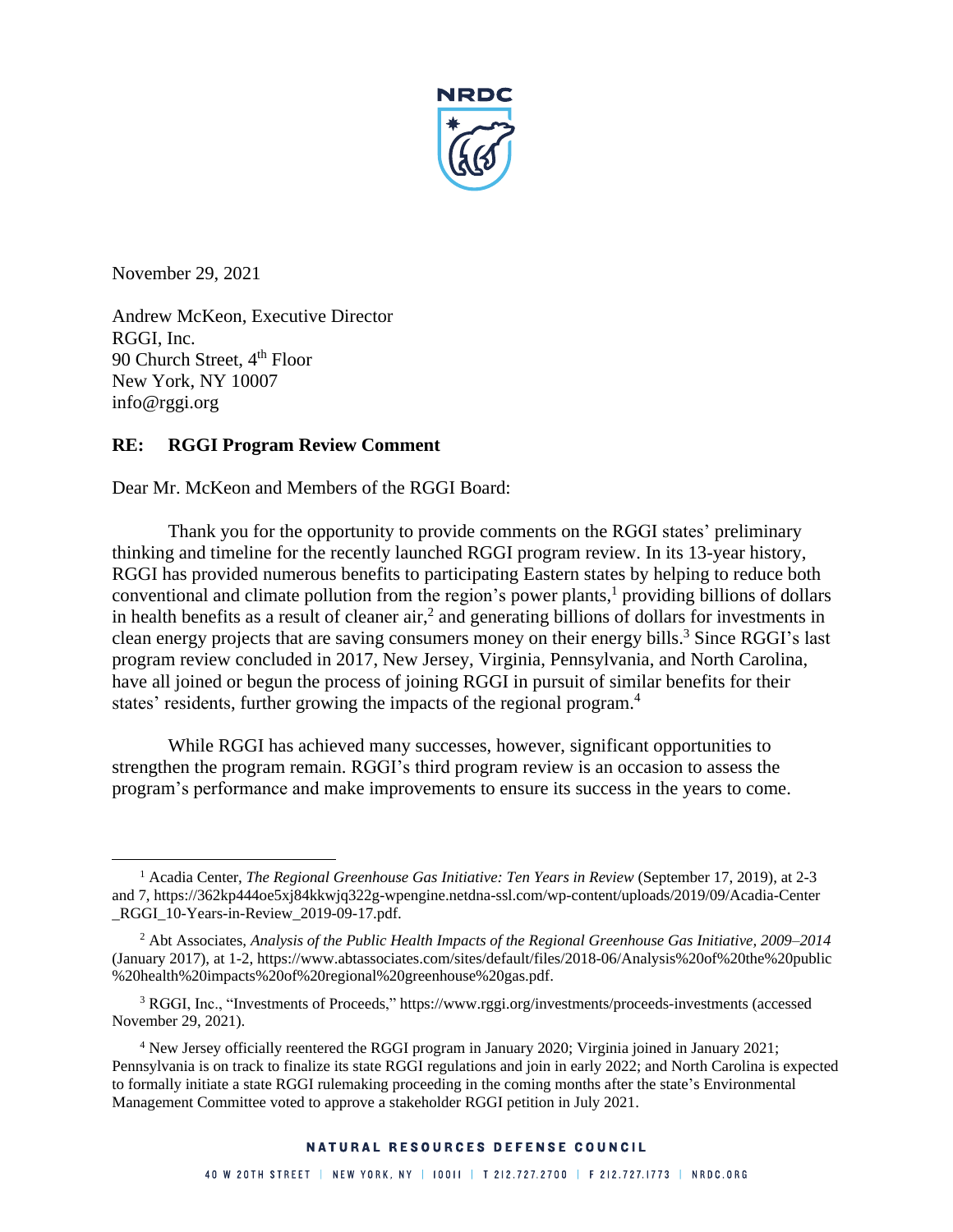<span id="page-1-0"></span>The RGGI states have identified several key focal areas for their third review, including environmental justice and equity.<sup>5</sup> NRDC strongly supports prioritizing environmental justice and equity in the review and adopting improvements and reforms to RGGI that will ensure that justice and equity are at the heart of the program's implementation and design. We acknowledge that many environmental justice advocates do not support, and have concerns about, marketbased programs like RGGI. While NRDC believes that RGGI has an important role to play as part of a portfolio of policies needed to address climate change, we also believe that it is essential that the benefits of programs like RGGI, and climate change policies generally, be felt by communities most impacted by power plant pollution and the dangers of climate change.

Toward this end, we urge the RGGI states to work early, often, and directly with environmental justice and equity stakeholders throughout the program review, and in the implementation of RGGI more broadly, to ensure that environmental justice and equity are at its forefront. It is essential that the RGGI states seek out, facilitate, welcome, and incorporate the comments, participation, perspectives, and needs of environmental justice, labor, public health, and low-income communities and leaders in the review. NRDC also strongly supports recommendations from environmental justice groups that are also submitting comments to thoroughly examine RGGI's impacts and pursue meaningful improvements and reforms to the program, including as related to the strength and coverage of RGGI's carbon pollution cap and the distribution and equity of states' RGGI investments.

With respect to the carbon pollution cap, we note that power plant emissions data have consistently revealed that RGGI's cap has lagged the region's actual, observed rate of power sector decarbonization.<sup>6</sup> To ensure an effective and lasting RGGI program, the states must further strengthen RGGI's cap and associated program elements in this review. Such reforms are needed to ensure compliance with state laws, as individual RGGI states continue to adopt more ambitious power sector pollution reduction requirements, and to facilitate the region's broader decarbonization through clean, efficient electrification, including in the transportation and buildings sectors, as the urgency of climate change mitigation grows.

Below, we provide further, initial recommendations from NRDC on RGGI program review processes and priorities.

## **Program Review Priorities**

RGGI is a cornerstone program to address carbon pollution from the power sector across 11 states (and growing) in the Eastern U.S. The program works seamlessly alongside other state policies, including renewable portfolio standards, energy efficiency programs, and economywide greenhouse gas reduction mandates, to accelerate the power sector's transition away from polluting fossil fuels. Because decarbonizing the power sector is essential for decarbonizing

<sup>5</sup> RGGI, Inc., *RGGI Program Review: Topics for Public Consideration* (September 13, 2021), https://www.rggi.org/sites/default/files/Uploads/Program-Review/9-13-2021/RGGI%20Topics%20for%20Public %20Participation\_2021-09-07.pdf.

<sup>6</sup> Acadia Center, *The Regional Greenhouse Gas Initiative: Ten Years in Review*, *supra* not[e 1,](#page-0-0) at 3.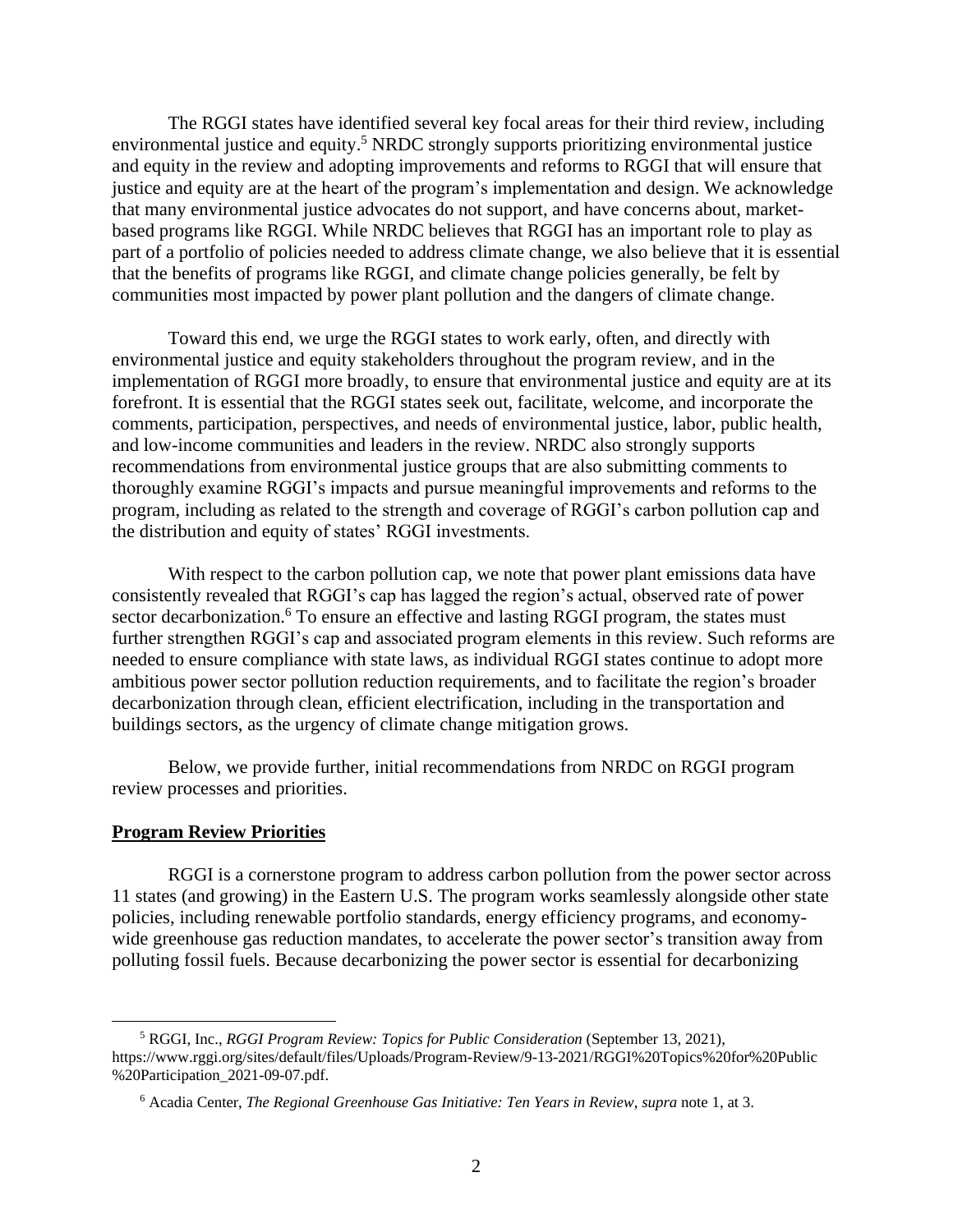other economic sectors, including transportation and buildings, RGGI is also a critical pillar in achieving our broader state, national, and global climate goals.

RGGI's two previous program reviews have contributed to a stronger and more effective program through progressive lowering of RGGI's carbon pollution cap and other program improvements. As the RGGI states initiate this third program review, they should similarly seek to build on and improve the current program to ensure that RGGI continues to contribute to state and regional climate progress in the years ahead. NRDC supports the states' proposed focus on RGGI's carbon pollution cap and other key program elements, including the minimum reserve price, Cost Containment Reserve (CCR), Emissions Containment Reserve (ECR), offsets, and polluting power plants' compliance requirements.<sup>7</sup>

The RGGI states have also committed to addressing environmental justice and equity in the third program review. Previous reviews have, unfortunately, failed to examine these issues in meaningful ways, despite the urging of environmental justice groups and allies. In the current review, the RGGI states must hold themselves accountable to do better. Among other things, this includes the need for RGGI states to heed previous<sup>8</sup> and continuing calls to incorporate analyses of equity and public health centrally within RGGI, to ensure inclusive and accessible stakeholder processes, and to ensure RGGI provides just and equitable outcomes. NRDC supports calls from multiple environmental justice groups for the RGGI states to address in this program review:

- The universe of power plants that must comply with RGGI, including the need to bring smaller, highly polluting peaking fossil fuel generating units under RGGI's carbon pollution cap;
- The distribution and equity of RGGI program investments;
- The need to examine mechanisms both within and alongside RGGI to achieve local air pollution reductions from fossil fuel generation in order to reduce and eliminate disproportionate air pollution burdens (including from NOx and other power plant copollutants) and associated disproportionate health harms from pollution faced by communities of color and low-income communities in the region;
- RGGI's carbon pollution cap, to ensure that it is consistent with state climate mandates, ambitious enough to tackle the climate crisis, and protective of disadvantaged communities that are already experiencing harmful climate impacts; and
- RGGI's compliance pathways to ensure that the program contributes to a clean, zerocarbon power sector, in line with what state laws mandate, and does not create loopholes that could result in increases in either conventional or climate pollution.

<sup>7</sup> RGGI, Inc., *RGGI Program Review: Topics for Public Consideration*, *supra* note [5.](#page-1-0)

<sup>8</sup> *See, e.g.,* Northeast Environmental Justice and Climate Justice Regionwide Stakeholder Comments to RGGI (October 6, 2017), https://www.rggi.org/sites/default/files/Uploads/Program-Review/9-25-2017/Comments /Environmental\_Justice\_Joint\_Comments.pdf.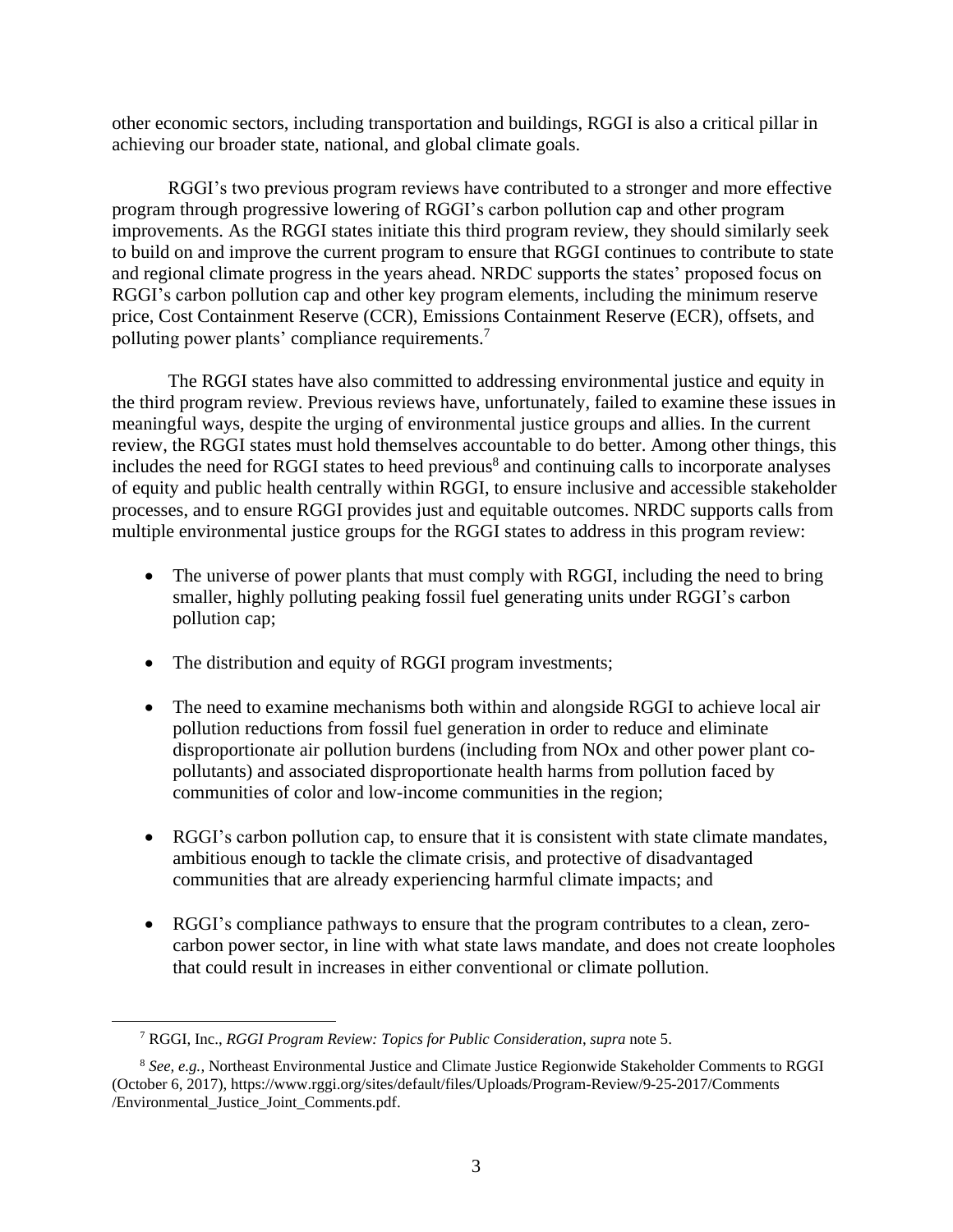While this program review is focused specifically on RGGI, NRDC also urges the RGGI states to take a broad view of their power sector, climate change, and clean air policy authorities and mandates in the review, in order to identify opportunities and synergies to achieve more equitable and just outcomes and more ambitious pollution reductions throughout the region.

### **Stakeholder Process**

RGGI's past program reviews have provided numerous opportunities for stakeholder learning, comment, and review of iterative analysis, assumptions, and state agencies' thinking on RGGI's performance and potential program modifications. However, past program reviews have also often failed to engage diverse constituencies on the RGGI program.

Consistent with the RGGI states' commitment to address environmental justice and equity in this review, we urge the states to work with RGGI, Inc. and with diverse stakeholders to ensure that best practices for engaging and facilitating participation from diverse participants are used throughout the review. This should include direct and early outreach from the RGGI states with environmental justice, labor, public health, and low-income communities and leaders throughout the region to ensure that these constituencies are aware of the program review and that their interests and concerns are reflected in the processes and priorities of the review.

The RGGI states' decision to hold, at the start of the program review, a second program review listening session on Monday, November 8, 2021, in the evening, following their initial midday listening session on October 5, 2021; provision of both English and Spanish language services at these sessions; and posting of meeting materials in advance of the sessions are all welcome steps. As the program review proceeds, continuing to follow these practices while also providing more advanced notice of opportunities (including when multiple meeting opportunities will be provided on the same or similar topics); more accessible meeting materials; clear deadlines and ample opportunities and time for providing public comments; and responses to stakeholder questions and comments, both during meetings and via written responses, would help facilitate greater public awareness of, participation in, and engagement on the review.

In addition to providing inclusive regional stakeholder processes, NRDC also urges all RGGI states to provide robust state-level stakeholder meetings and public comment opportunities. During past RGGI program reviews, the level of in-state stakeholder engagement by individual RGGI states has varied significantly across the region. Some RGGI states have convened multiple program-review focused meetings with their state stakeholders, sometimes in parallel with the regional program review convenings. Others have provided fewer opportunities. For this program review, NRDC urges all RGGI states to publicly commit to robust state stakeholder processes throughout the review using best practices for stakeholder engagement. State-level meetings should be well-noticed and held in different regions of each state and at various times of day, including during the evening, to facilitate broad public participation. These meetings should include opportunities for stakeholders to learn about and comment on regional program review topics as well as state-specific aspects of RGGI program design and implementation, such as state-level decisions on how to allocate and spend RGGI proceeds. We request that the RGGI states work with RGGI, Inc. to provide a unified, updated calendar of regional and state-specific program review meetings and stakeholder comment opportunities.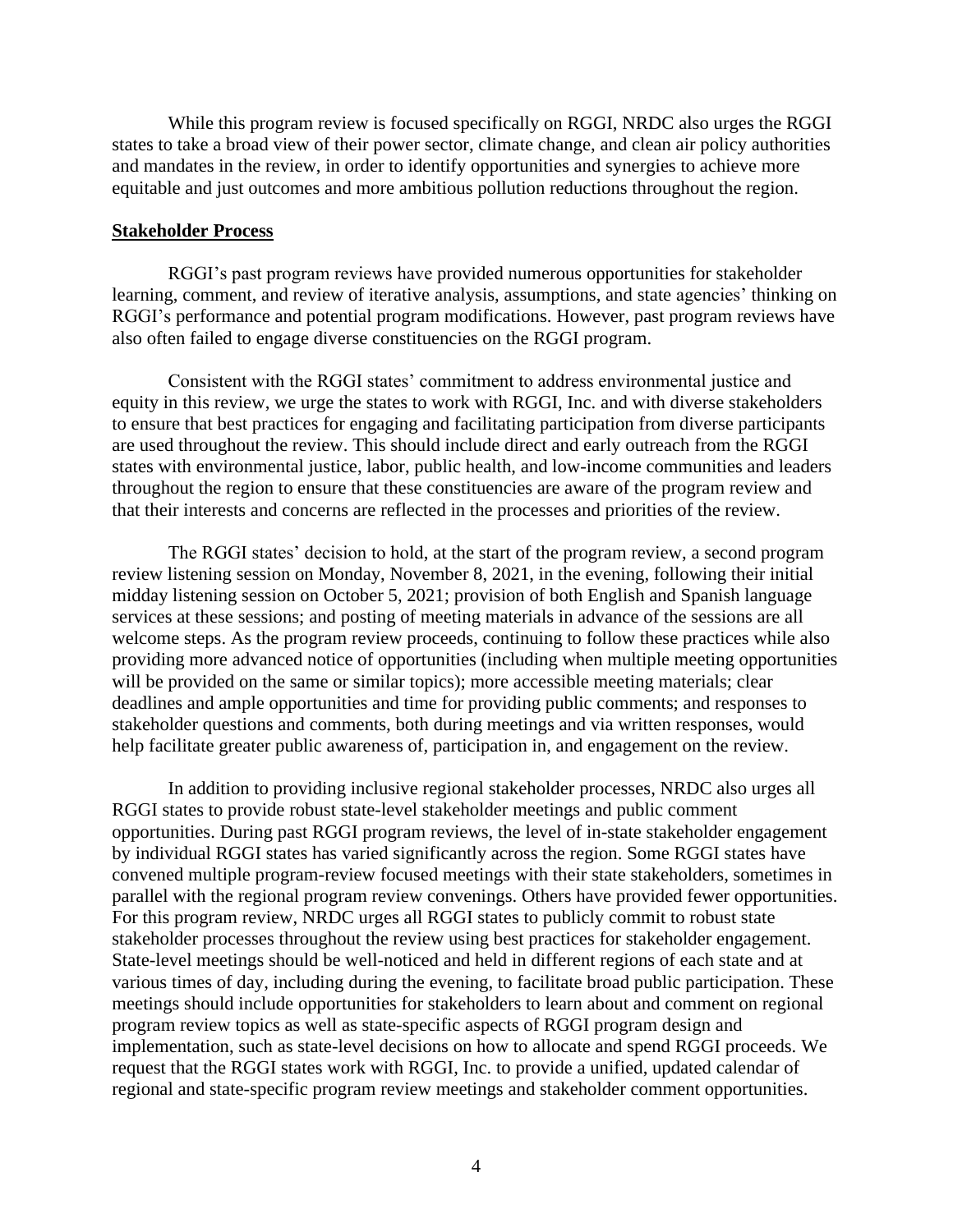## **Scope of Analysis**

NRDC supports requests by multiple environmental justice groups to include equityfocused analyses as an integral part of the RGGI program review, including analyses of historic and predicted emissions trends, community outcomes, and past RGGI investments. Such analyses should be added to the program review timeline on a schedule that ensures robust opportunities for public comment and engagement, and the results of these equity analyses should be used to inform the direction and outcomes of the program review, including potential reforms to RGGI.

We also urge the RGGI states to expand analyses of public health outcomes and consumer benefits and impacts as a part of the program review. In previous reviews, analyses of these topics have often been limited or presented only at the end of the review, after the states have already made major decisions on updates to the RGGI cap and other program design elements. This sequencing has prevented meaningful consideration of health and consumer benefits from potential alternatives and other program design decisions, including the potential for a more ambitious RGGI program cap or other program designs to provide greater health benefits from air pollution reduction and/or increased consumer bill savings, in addition to climate mitigation. NRDC recommends that the RGGI states build analyses of health and consumer benefits more meaningfully into the front end of the RGGI program review, including by conducting—and sharing with stakeholders—analyses of these issues earlier in and iteratively throughout the review.

## **Initial Recommendations on Specific Program Elements**

Below, we provide initial recommendations on several reforms that should be considered in the RGGI program review. As the program review moves forward, and in response to analyses produced by the RGGI states and others during the review, NRDC anticipates that we will have additional recommendations, including, potentially, changes to or elaboration on the following.

a. Carbon Pollution Cap

RGGI's carbon pollution cap has consistently lagged the actual rate of power sector decarbonization in the region. In response, at the conclusion of both previous program reviews, the RGGI states have adjusted the program's cap trajectory downward and made further annual downward adjustments to the cap to account for excess banked allowances in the market.

These previous reforms have been necessary but have ultimately proven insufficient, as CO<sup>2</sup> emissions from RGGI-covered power plants continue to decline more quickly than RGGI's cap requires. In 2020, RGGI-covered power plants emitted 73.7 million short tons of CO<sup>2</sup> compared to a RGGI cap limit of 96.2 million short tons of  $CO<sub>2</sub>$ . RGGI's carbon pollution allowance price and state investments of RGGI proceeds in clean energy ensure that the program

 $92020$  power plant emissions data are from the RGGI CO<sub>2</sub> Allowance Tracking System (COATS) database. RGGI CO<sup>2</sup> Allowance Tracking System, "Summary Level Emissions Reports," https://rggi-coats.org/eats/rggi /index.cfm?fuseaction=search.rggi\_summary\_report\_input&clearfuseattribs=true.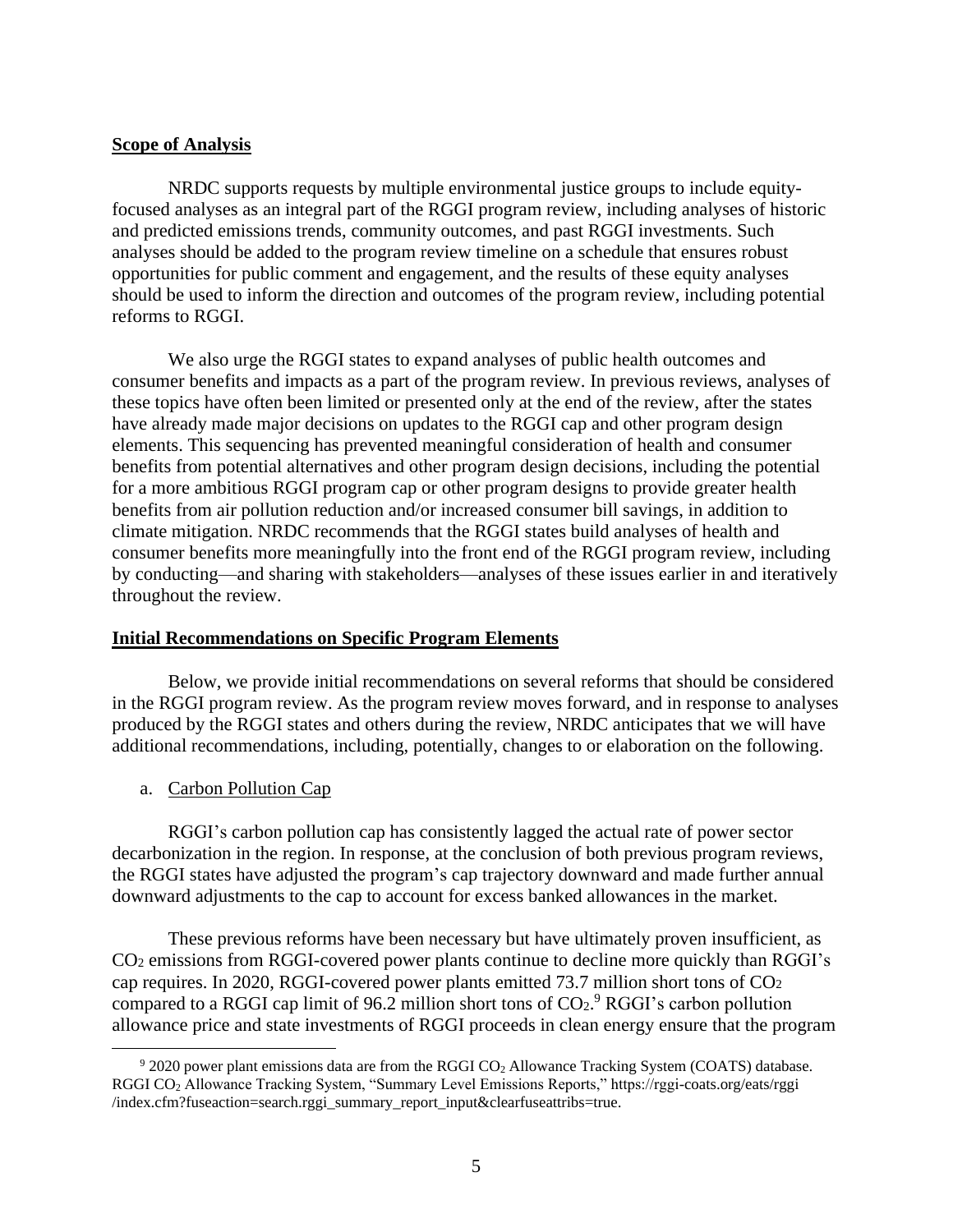continues to provide CO<sup>2</sup> reductions, but RGGI's too-high cap appears to be leaving further lowcost emissions reductions on the table at a time when the power sector and economy need to decarbonize more rapidly. Excess carbon allowances sold through the end of 2020 will ultimately be addressed thanks to the RGGI states' 2017 agreement to conduct a third adjustment for banked allowances between 2021 and 2025.<sup>10</sup> However, because the mismatch between RGGI's cap and actual emissions seems likely to persist, new excess allowances may continue to enter the market in 2021 and later years.

To address these concerns and ensure that RGGI is able to help the region rapidly decarbonize the power sector, we urge the RGGI states to do the following.

## *1. Lower the Regional Carbon Pollution Cap*

The RGGI states should commit to lowering RGGI's cap to eliminate the persistent gap between observed and projected emissions declines, and to ensure that the cap is consistent with the need to decarbonize the power sector. At a minimum, the RGGI states should lower RGGI's cap to ensure that the cap is consistent with the requirements of new state laws adopted since the end of the last program review that require growing levels of clean energy and a transition to zero-carbon electricity.<sup>11</sup> We urge the states, however, to go further and to set RGGI's cap at a lower level that will ensure increased climate ambition in individual states and across the region.

RGGI cap scenarios considered in the program review should include one or more scenarios that are consistent with decarbonizing the power sector on the most ambitious timeline called for under state and federal climate laws and targets (e.g., the Biden Administration's goal to achieve a carbon pollution-free power sector in the U.S. by 2035).

#### *2. Automatically Adjust for Banked Allowances*

The RGGI states should commit to further adjust the program's cap downward to account for any excess allowances sold after 2020. Rather than addressing excess banked allowances on an ad hoc basis through individual program reviews, as the states have done in RGGI's two previous program reviews, we urge the states to build in a requirement for automatic adjustments for excess banked allowances into the design of the RGGI program itself. This could be accomplished, for example, by adding language to the Model Rule (and states' implementation of the Model Rule) that requires a calculation of the number of excess allowances in regional circulation at the end of each 3-year compliance period and an automatic pro rata adjustment to each state's allowance budget to eliminate this excess allowance bank over the subsequent 3-year compliance period. By making adjustments for excess banked allowances an automatic and enduring feature of the RGGI program, the states would better help ensure RGGI's climate performance; provide greater predictability to the market; and, by eliminating the need to

<sup>10</sup> RGGI, Inc., Summary of RGGI Model Rule Updates (December 19, 2017), at 1, https://www.rggi.org/sites /default/files/Uploads/Program-Review/12-19-2017/Summary\_Model\_Rule\_Updates.pdf.

 $11$  For example, New York has adopted legislation requiring achieve 70 percent renewable energy by 2030 and zero-emissions power by 2040; Maine law now requires 80% renewable energy by 2030 and sets a goal of 100% renewable energy by 2050; and Virginia law requires zero-emissions power by 2045. Maryland's governor has also committed to a zero-carbon emissions power sector by 2040.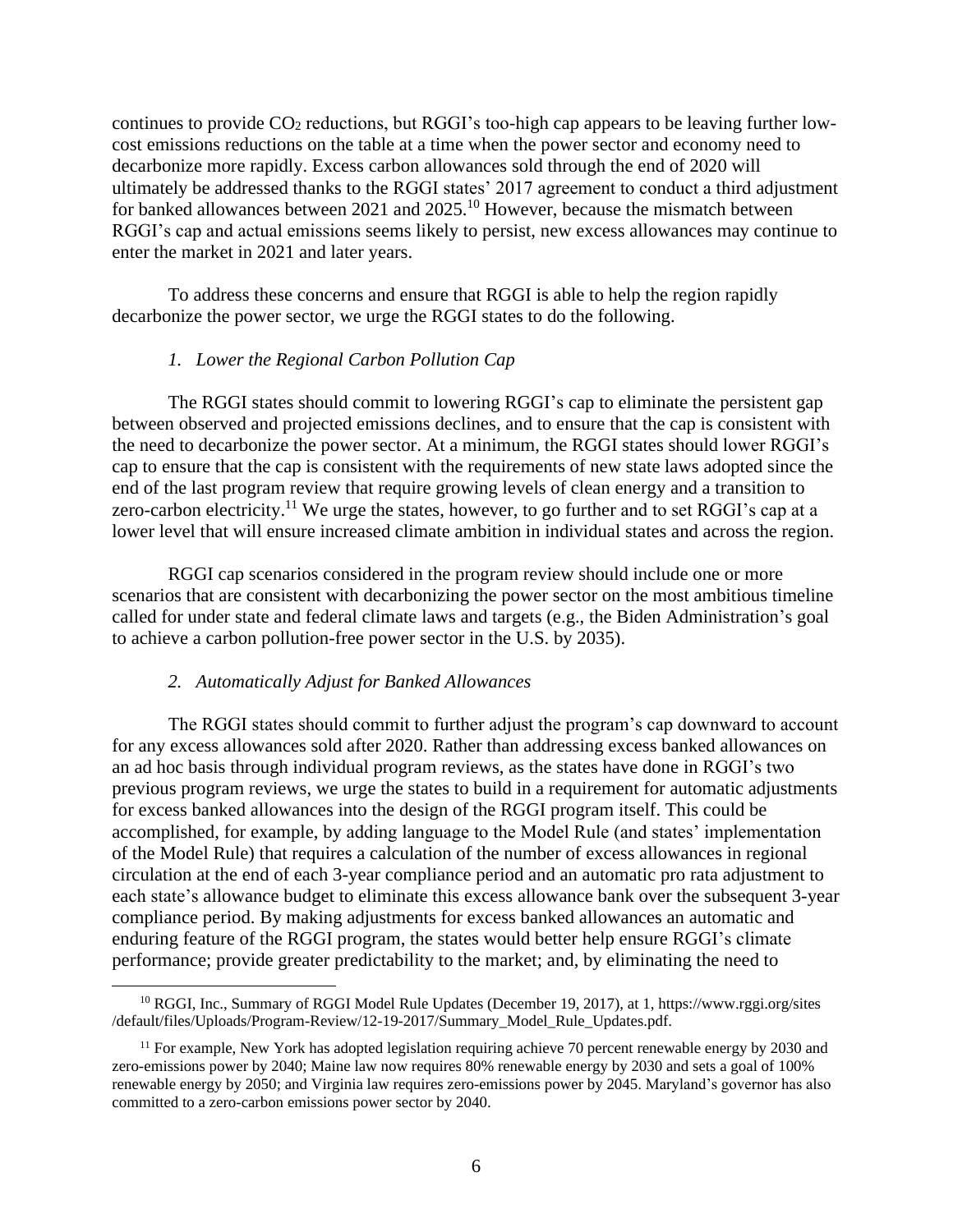consider adjustments for excess banked allowances as part of each program review, create more space for consideration of other important program design issues during future program reviews.

## *3. Lower RGGI's Compliance Threshold*

The RGGI states should expand the universe of power plants covered under the program to ensure continued pollution declines and improved health outcomes. Regionally, RGGI only applies to fossil fuel-fired power plants that are 25 MW or larger in size. At the urging of environmental justice advocates, New York recently expanded its state implementation of RGGI to require carbon pollution reductions at smaller, highly polluting peaking power plants in the state, many of which are located in low-income communities and communities of color. As of January 1, 2021, fossil-fuel fired generating units in New York that are between 15 MW and 25 MW in size are now also required to comply with RGGI's carbon allowance requirements and cap, if they are colocated with other similarly sized generating units.<sup>12</sup> NRDC joins multiple environmental justice groups in calling for RGGI states to follow New York's lead and to consider going even further by lowering the threshold for power plants subject to RGGI to 15 MW regionwide, without a colocation requirement.

## *4. Address All Sources of Power Plant Climate Pollution*

NRDC urges the RGGI states, as we have previously, to close the existing loophole in the RGGI program for biomass energy, which is currently counted as zero-carbon energy, despite abundant evidence that biomass burning can contribute to climate change.<sup>13</sup> Consistent with our prior comments, the RGGI states should include climate emissions from biomass energy in their program review analyses and should address these emissions, either by bringing biomass energy power plants underneath the RGGI cap or through other regulatory programs. Such measures are needed to ensure that all sources of power plant greenhouse gas emissions are regulated and that these emissions decline. We similarly urge the RGGI states to examine in the program review the emissions implications of other existing and proposed power plant combustion fuels, such as hydrogen (of all variants), all forms of combusting gas (including renewable and synthetic gas), and waste, and to strategize on how best to address climate and health-harming pollutants from these and other potentially new or emerging technologies. It is essential to ensure that RGGI continues to prioritize and facilitate investments in technologies that decarbonize the power sector and that the program does not include potential loopholes that could delay the necessary transition away from fossil fuel infrastructure, result in increased or continued local pollution harms, or otherwise undermine climate targets and goals.

### *5. Examine and Address Potential for Emissions Leakage*

NRDC encourages the RGGI states to examine the potential for emissions leakage from RGGI to non-RGGI states in the program review, as a result of power imports from states that do

<sup>&</sup>lt;sup>12</sup> New York Department of Environmental Conservation, "Adopted Part 242 CO2 Budget Trading Program," https://www.dec.ny.gov/regulations/120061.html (accessed November 29, 2021).

<sup>13</sup> *See, e.g.,* NRDC comments (March 15, 2016), https://www.rggi.org/sites/default/files/Uploads/Program-Review/2-2-2016/Comments/NRDC\_Additional\_Comments.pdf.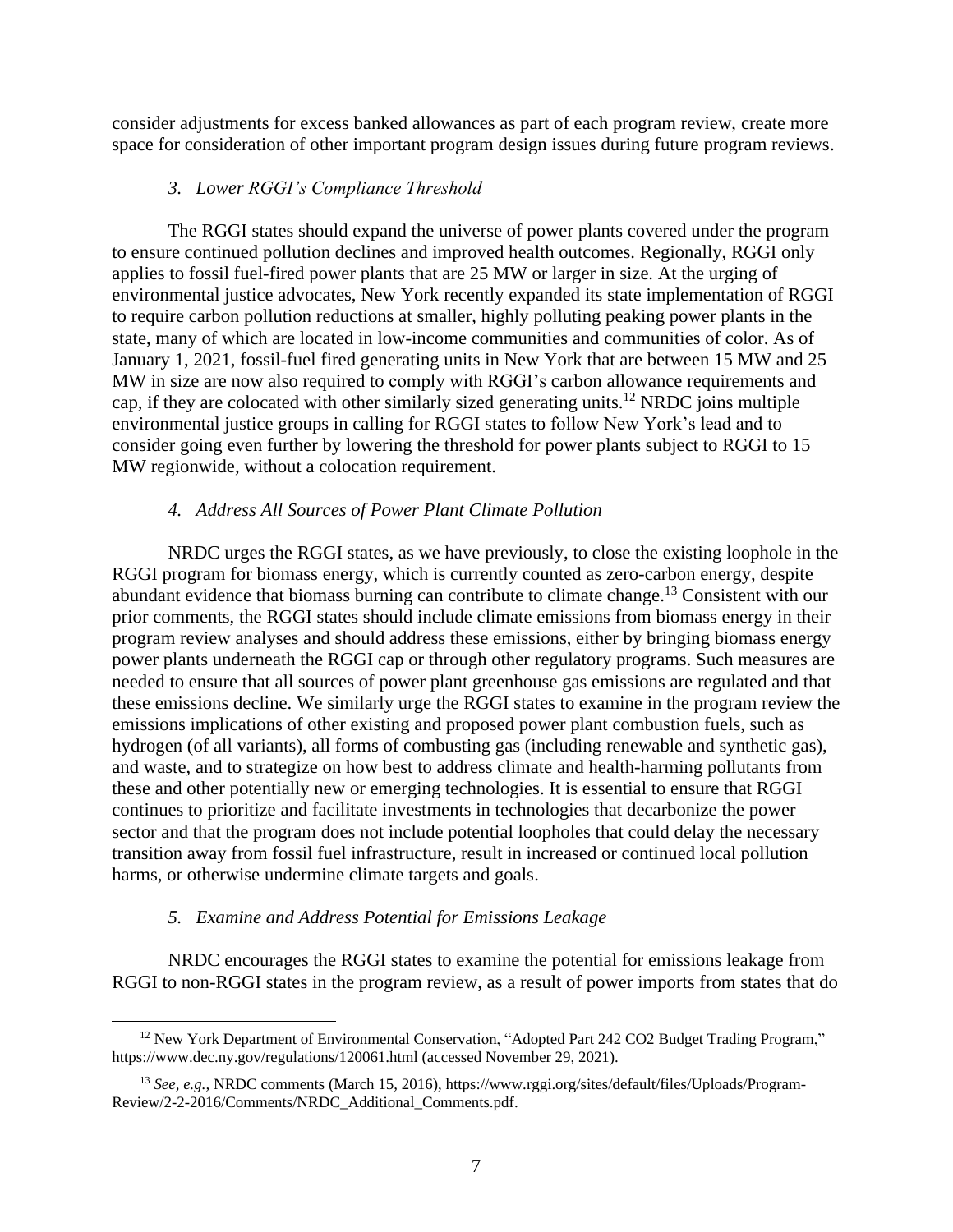not have carbon pollution mandates, and to develop solutions to minimize or eliminate this leakage in order to protect and grow RGGI's climate benefits. Potential solution to leakage could include increased coordination with regional grid operators, as was nascently explored in the PJM grid region, $14$  as well as increased investments in in-state renewable energy and energy efficiency to provide local clean energy solutions that reduce the need for energy imports.

#### b. Price Control Mechanisms

NRDC supports the RGGI states' focus on RGGI's price control mechanisms—the minimum reserve price, ECR, and CCR—and urges the RGGI states to adjust these mechanisms to ensure a strong carbon price signal in the region.

## *1. Minimum Reserve Price*

RGGI's current minimum reserve price of \$2.38 per short ton of  $CO<sub>2</sub>$  in 2021 (increasing by 2.5 percent per year in future years) is too low. In comparison, California's equivalent minimum reserve price for a short ton of  $CO<sub>2</sub>$  under its state cap-and-invest program is \$16.07 per ton in  $2021$ ,<sup>15</sup> revealing a wide gap in program ambition.

While RGGI's allowance auctions have been clearing above the minimum reserve price in recent years, this has not always been the case.<sup>16</sup> The minimum reserve price is an important program design element and safeguard that ensures there is at least a minimal carbon price signal in the market, below which RGGI carbon allowances will not be sold. In addition to providing this safeguard, the minimum reserve price ensures greater predictability in funding for RGGI program investments in energy efficiency and other programs that benefit consumers. To ensure a strong carbon price signal moving forward, the RGGI states should raise the minimum reserve price as part of this program review.

#### *2. Emissions Containment Reserve*

RGGI's ECR provides an additional soft price floor for carbon allowances in the RGGI market by automatically withholding allowances equal to up to 10 percent of RGGI's annual cap if allowance prices fall below predefined trigger price levels. NRDC strongly supported the adoption of an ECR, which is an innovative instrument that shares the benefits of lower-thananticipated emissions reduction costs between consumers and the environment, at the conclusion of the last program review. Unfortunately, while nearly all RGGI states have adopted the ECR, two states have not: Maine and New Hampshire.

<sup>14</sup> PJM, "Carbon Pricing Senior Task Force," https://www.pjm.com/committees-and-groups/closed-groups/cpstf (accessed November 29, 2021).

<sup>&</sup>lt;sup>15</sup> California's 2021 auction reserve price is \$17.71 per metric ton of  $CO<sub>2</sub>$ , which translates to \$16.07 per short ton (1 metric ton equals 1.10231 short tons). California Cap-and-Trade Program and Québec Cap-and-Trade System, *2021 Annual Auction Reserve Price Notice* (December 1, 2020), https://www.arb.ca.gov/cc/capandtrade/auction /2021 annual reserve price notice joint auction.pdf.

<sup>16</sup> RGGI, Inc., "Allowance Prices and Volumes," https://www.rggi.org/Auctions/Auction-Results/Prices-Volumes (accessed November 29, 2021); Acadia Center, *The Regional Greenhouse Gas Initiative: Ten Years in Review*, *supra* note [1,](#page-0-0) at 4.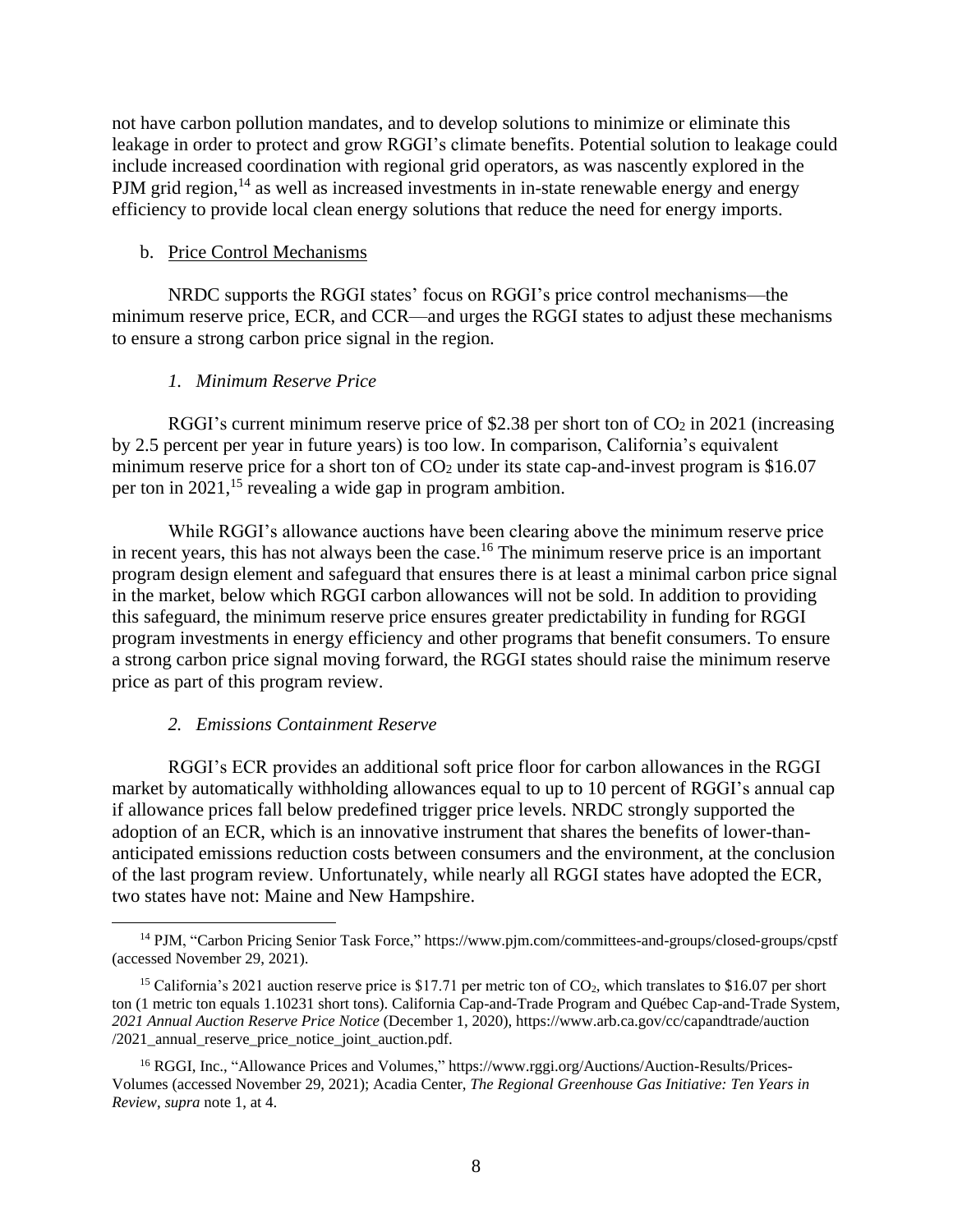In the current program review, we urge the states to universally adopt the ECR, including in Maine and New Hampshire. We also urge the RGGI states to raise the ECR trigger price, which at \$6 per ton in 2021, increasing by 7 percent per year in subsequent years, is too low. The minimum reserve price and the ECR work together to provide a stronger carbon price signal in the RGGI region, but if the price thresholds for both are set too low, then these benefits are reduced. A higher ECR trigger price would better help the region capture low-cost carbon pollution reduction opportunities and achieve the ECR's intended purpose of providing benefits to both consumers and the environment. NRDC also recommends that the RGGI states increase the size of the ECR to above 10 percent of the annual RGGI cap so that additional low-cost mitigation opportunities can be captured for consumers and the environment if they are available.

## *3. Cost Containment Reserve*

At the conclusion of the first program review, the RGGI states adopted a CCR, which releases additional carbon allowances into the market (thereby suppressing prices) if RGGI allowance auction prices exceed a predefined trigger level in a given year. In theory, the CCR provides a useful market function by acting as a price safety valve in the case of rare and unanticipated circumstances that could lead to spikes in allowance prices. Unfortunately, as currently designed, the CCR is a highly problematic instrument because it releases additional allowances that are on top of the regional carbon pollution cap whenever it is triggered. Rather than simply addressing near-term price concerns, the CCR undermines RGGI's long-term climate goals. When it was triggered in 2014 and 2015, the CCR resulted in the release of 15 million tons of excess carbon allowances, greatly weakening RGGI's cap.

During the last program review, the RGGI states adopted reforms to the CCR, including reducing its size (now capped at 10 percent of the annual cap, similar to the ECR) and raising its trigger prices. Unfortunately, while these changes were improvements to the CCR, they failed to address the threat of the CCR undermining RGGI's climate goals: CCR allowances are still released above the cap, with no built-in future adjustments to get the region back on track. At \$13 per ton in 2021 (increasing by 7 percent per year in subsequent years), the CCR's trigger price also remains too low, making the CCR too easy to trigger. In comparison, California's climate program won't even sell carbon allowances for less than \$16 per ton, while RGGI's \$13 per ton CCR trigger price erroneously suggests that a carbon price of this level, which is well below the federal government's calculation of the Social Cost of Carbon, is too high.<sup>17</sup>

NRDC urges the RGGI states to be more ambitious and to adopt additional, long overdue CCR reforms. This includes bringing CCR allowances underneath the cap, such as by deducting any allowances released under the CCR from future years' allowance budgets. Reforming the

<sup>&</sup>lt;sup>17</sup> The Social Cost of Carbon is "the monetary value of the net harm to society associated with adding a small amount of that GHG to the atmosphere in a given year." The current U.S. interim estimated social cost of carbon developed by the federal Interagency Working Group on Social Cost of Greenhouse Gases is approximately \$51 per metric ton, or \$46.27 per short ton. Interagency Working Group on Social Cost of Greenhouse Gases, *Technical Support Document: Social Cost of Carbon, Methane, and Nitrous Oxide Interim Estimates under Executive Order 13990* (February 2021), at 2, 5, http://www.whitehouse.gov/wp-content/uploads/2021/02/TechnicalSupport Document\_SocialCostofCarbonMethaneNitrousOxide.pdf.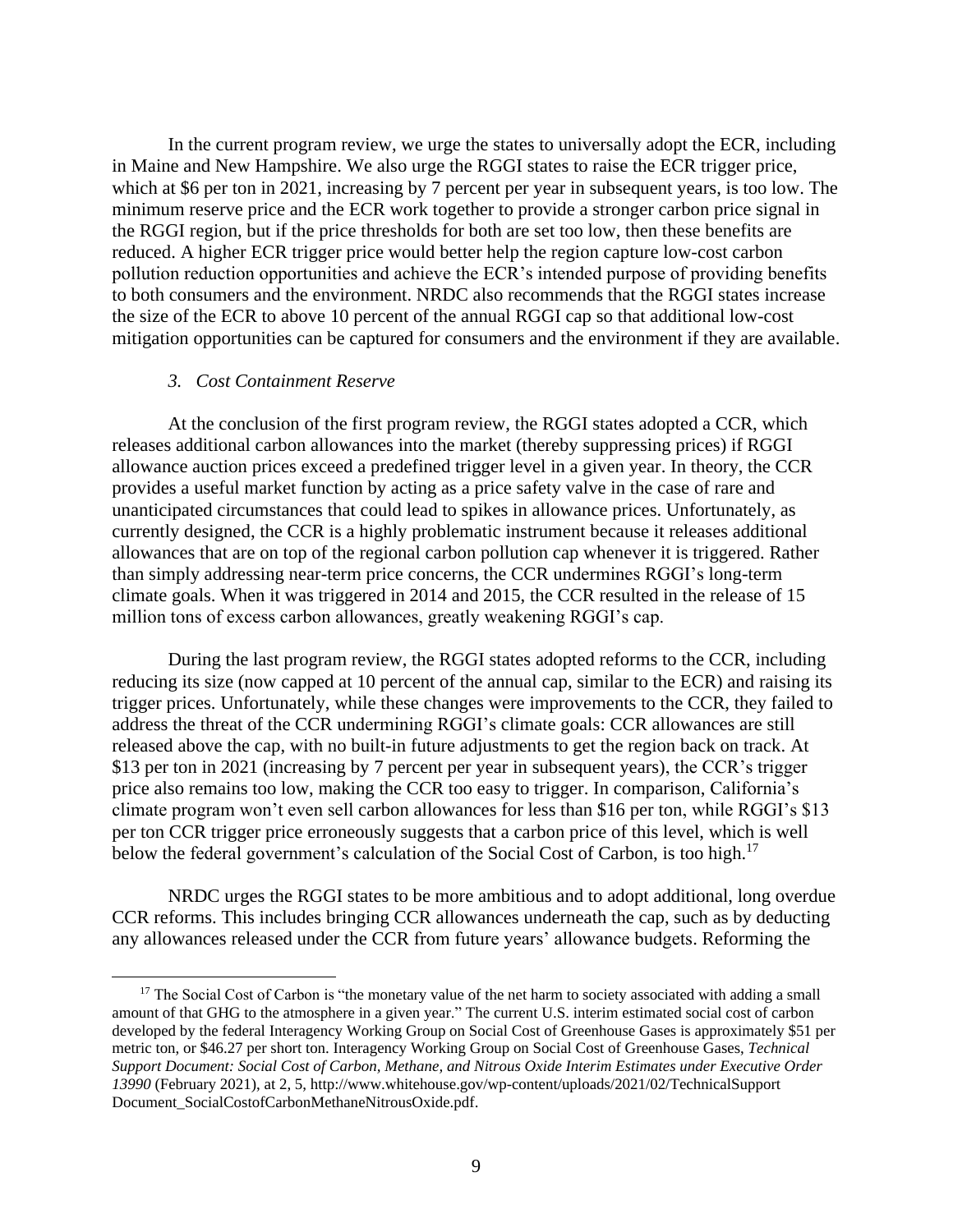CCR in this way would preserve the mechanism's price relief function while protecting RGGI's overall climate goal.<sup>18</sup> The RGGI states should also raise the CCR's trigger price to ensure that this mechanism is triggered only rarely in response to truly unanticipated market conditions and is not triggered more frequently as result of normal and beneficial market activity that is needed to decarbonize the power sector and provide climate change mitigation benefits to the region.

Importantly, the CCR is not the only tool that states have to address energy costs and affordability under RGGI. RGGI already includes multiple other flexibility mechanisms in its program design, including three-year compliance periods, which enable regulated power plants to address market fluctuations and allowance obligations over multiple years, and unlimited allowance banking. By investing RGGI allowance proceeds in programs like energy efficiency, the RGGI states have also for years successfully *lowered* consumers' energy bills, even as RGGI has made it more expensive for polluting power plants to operate in the region.<sup>19</sup> Analysis from Acadia Center shows that electricity prices have fallen in the region since the RGGI program began, even as prices have increased in other states that do not have carbon pricing programs.<sup>20</sup> Far from costing consumers, RGGI has been a *net boon* for the region and states' economies.<sup>21</sup> RGGI's flexible design and strong economic performance over more than a decade should give the states confidence to make the necessary CCR reforms described above.

#### c. Investment of RGGI Proceeds

Under RGGI, decisions about the investment of RGGI proceeds are left up to individual states, subject only to the regional requirement that each state allocate a minimum of 25 percent of its carbon allowance proceeds in a "consumer benefit or strategic energy purpose." RGGI states' annual investment reports show that, historically, the states have invested nearly all RGGI allowance proceeds in programs that benefit consumers, including energy efficiency, renewable energy, and bill assistance programs.<sup>22</sup> A deeper look at states' investments and the distribution and equity of investment benefits has not, however, not been a subject of previous RGGI program reviews.

NRDC supports examining RGGI's investment priorities in the program review and consideration of additional safeguards and requirements to ensure that states' RGGI investments prioritize benefits to disadvantaged communities. In particular, we support a review of past state spending of RGGI proceeds to understand its equity impacts; current state requirements, including legislative and regulatory mandates, where they exist, to address equity in RGGI

<sup>18</sup> NRDC and others have previously recommended this change. *See, e.g.,* Joint Comments (45 Environment and Health Organizations) (June 27, 2017), at 8, https://www.rggi.org/sites/default/files/Uploads/Program-Review/6-27- 2017/Comments/Joint\_Environment\_Health\_Comments.pdf.

<sup>19</sup> RGGI, Inc., "Investments of Proceeds," *supra* note [3.](#page-0-1)

<sup>20</sup> Acadia Center, *The Regional Greenhouse Gas Initiative: Ten Years in Review*, *supra* note [1,](#page-0-0) at 8.

 $^{21}$  *Id.* at 6-7.

<sup>22</sup> *See* RGGI, Inc., "Investments of Proceeds," *supra* not[e 3.](#page-0-1)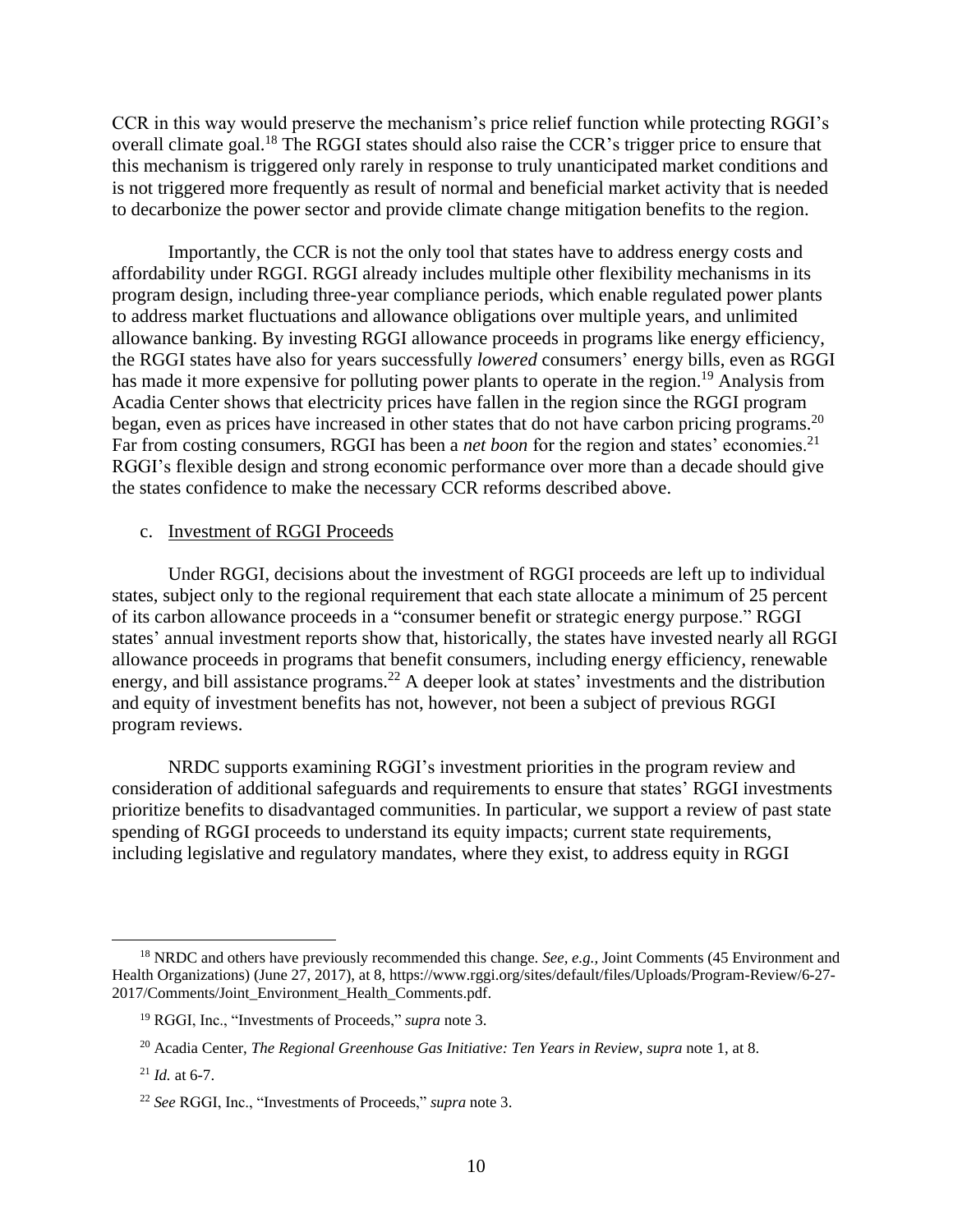spending; and potential reforms to state investment processes and priorities. We are pleased to see that the RGGI states have put these issues on the table as proposed topics for the review.<sup>23</sup>

Data from the RGGI states show that RGGI's allowance auctions have already raised over \$4 billion for investments in clean energy programs like energy efficiency and new renewables that have saved consumers more than a billion dollars on their energy bills.<sup>24</sup> Already-installed RGGI-funded measures like home weatherization will also ultimately save consumers more than \$13 billion.<sup>25</sup> These data show that RGGI has provided significant value to consumers and the region at large, but they do not speak to the distribution and equity of RGGI program investments, including to what extent RGGI states' bill-saving investments have prioritized alleviating energy poverty and ensuring energy affordability for low-income households. Nor do these aggregate data reveal to what extent the benefits of RGGI are felt by communities most impacted by power plant pollution and the dangers of climate change. Understanding the equity impacts of past and ongoing RGGI investments and identifying areas for improvement should be a central focus of the program review.

NRDC urges the RGGI states to engage on these issues in the program review and to work with environmental justice advocates and others to ensure that environmental justice and equity are at the heart of RGGI's implementation and design, including when it comes to spending. Consistent with President Biden's Justice40 Initiative for federal climate and clean energy investment, the RGGI states should commit to allocate no less than 40 percent of the benefits from RGGI climate investments to disadvantaged communities. We cite 40 percent here as a minimum level for discussion and do not intend this number to imply that higher levels of investment should not also be considered in the review. NRDC strongly supports, for example, Virginia's state statutory commitment to invest 50 percent of its state RGGI allowance proceeds in low-income energy efficiency programs. We note as well that organizations representing frontline communities in Pennsylvania are recommending in their comments that a minimum of 50 percent of RGGI auction proceeds be invested in disadvantaged communities regionwide and that such investments prioritize programs that are administered by local, community-based organizations and measurably improve the availability of energy efficiency and usage reduction assistance for low-income households.

<sup>23</sup> RGGI, Inc., *RGGI Program Review: Topics for Public Consideration*, *supra* not[e 5,](#page-1-0) at 1-2.

<sup>&</sup>lt;sup>24</sup> RGGI's investment reports report already realized energy bill savings of \$618,100,000 from 2009-2014, \$154,500,000 in 2015, \$150,500,000 in 2016, \$128,704,015 in 2017, \$113,711,413 in 2018, and \$112,183,893 in 2019, for a total of \$1,277,699,321. RGGI, Inc., *Investment of RGGI Proceeds through 2014* (September 2016), at 8, https://www.rggi.org/sites/default/files/Uploads/Proceeds/RGGI\_Proceeds\_Report\_2014.pdf; RGGI, Inc., *Investment of RGGI Proceeds in 2015* (October 2017), at 6, https://www.rggi.org/sites/default/files/Uploads /Proceeds/RGGI\_Proceeds\_Report\_2015.pdf; RGGI, Inc., *Investment of RGGI Proceeds in 2016* (September 2018), at 6, https://www.rggi.org/sites/default/files/Uploads/Proceeds/RGGI\_Proceeds\_Report\_2016.pdf; RGGI, Inc., *Investment of RGGI Proceeds in 2017* (October 2019), at 6, https://www.rggi.org/sites/default/files/Uploads /Proceeds/RGGI\_Proceeds\_Report\_2017.pdf; RGGI, Inc., *Investment of RGGI Proceeds in 2018* (July 2020), at 6, https://www.rggi.org/sites/default/files/Uploads/Proceeds/RGGI\_Proceeds\_Report\_2018.pdf; RGGI, Inc., *Investment of RGGI Proceeds in 2019* (June 2021), at 6, https://www.rggi.org/sites/default/files/Uploads/Proceeds /RGGI\_Proceeds\_Report\_2019.pdf.

<sup>&</sup>lt;sup>25</sup> Per RGGI's investment reports, lifetime energy bill savings from RGGI investments made between 2009 and 2019 total \$13,462,910,994. *Id.*